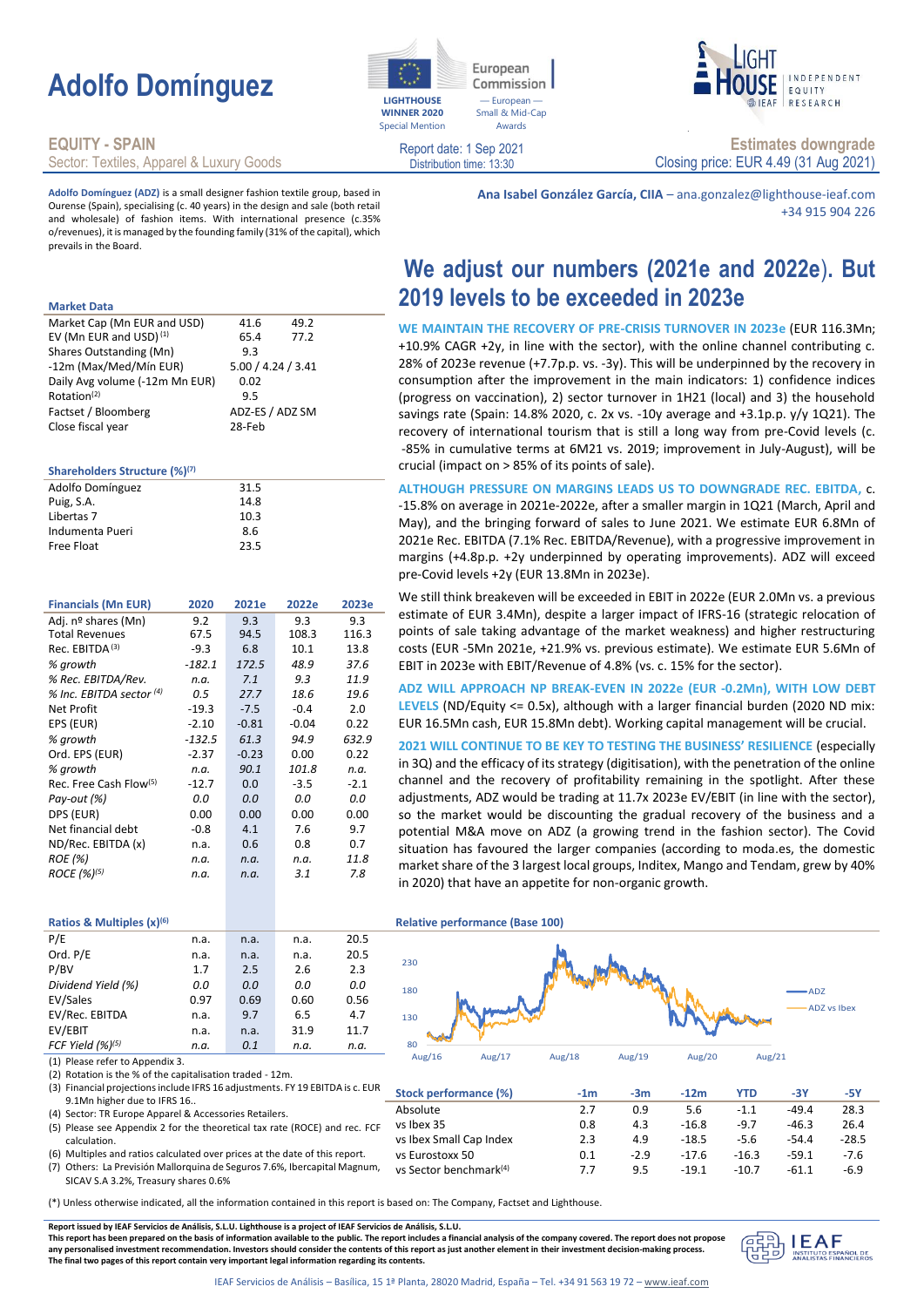

### **Downgrade to estimates**

### *Table 1. Review of estimates*

| <b>EUR Mn</b>              | 2021e<br>(New) | 2021e<br>(Old) | <b>Review</b> | 2022e<br>(New) | 2022e<br>(Old) | <b>Review</b> | 2023e<br>(New) | 2023e<br>(Old) | <b>Review</b> |
|----------------------------|----------------|----------------|---------------|----------------|----------------|---------------|----------------|----------------|---------------|
| <b>Total Revenues</b>      | 94.5           | 94.5           | 0.0%          | 108.3          | 108.3          | 0.0%          | 116.3          | 116.3          | 0.0%          |
| <b>Recurrent EBITDA</b>    | 6.8            | 8.9            | $-24.0%$      | 10.1           | 10.9           | $-7.5%$       | 13.8           | 12.1           | 14.2%         |
| Recurrent EBITDA growth    | 172.5%         | 195.4%         | $-22.9 p.p.$  | 48.9%          | 22.3%          | 26.6 p.p.     | 37.6%          | 11.4%          | 26.2 p.p.     |
| Rec. EBITDA/Revenues       | 7.1%           | 9.4%           | $-2.3 p.p.$   | 9.3%           | 10.0%          | $-0.8 p.p.$   | 11.9%          | 10.4%          | 1.5 p.p.      |
| <b>EBIT</b>                | (6.2)          | (3.0)          | $-107.4%$     | 2.0            | 3.4            | n.s.          | 5.6            | 5.3            | 6.6%          |
| <b>Net Profit</b>          | (7.5)          | (4.2)          | $-77.3%$      | (0.4)          | 1.1            | $-135.6%$     | 2.0            | 2.0            | 1.4%          |
| <b>Rec. Free Cash Flow</b> | 0.0            | 1.4            | $-97.4%$      | (3.5)          | (1.8)          | $-95.6%$      | (2.1)          | (1.6)          | $-30.7%$      |
| ND / Equity                | 0.3x           | 0.1x           | 0.2x          | 0.5x           | 0.2x           | 0.3x          | 0.5x           | 0.2x           | 0.3x          |

*Chart 1. Confidence indicators*



Source: Factset

*Chart 2. Household saving rate (Spain)*



Source: INE (National Statistics Institute, Spain)





Source: INE (National Statistics Institute, Spain; Frontur data as at June 2021)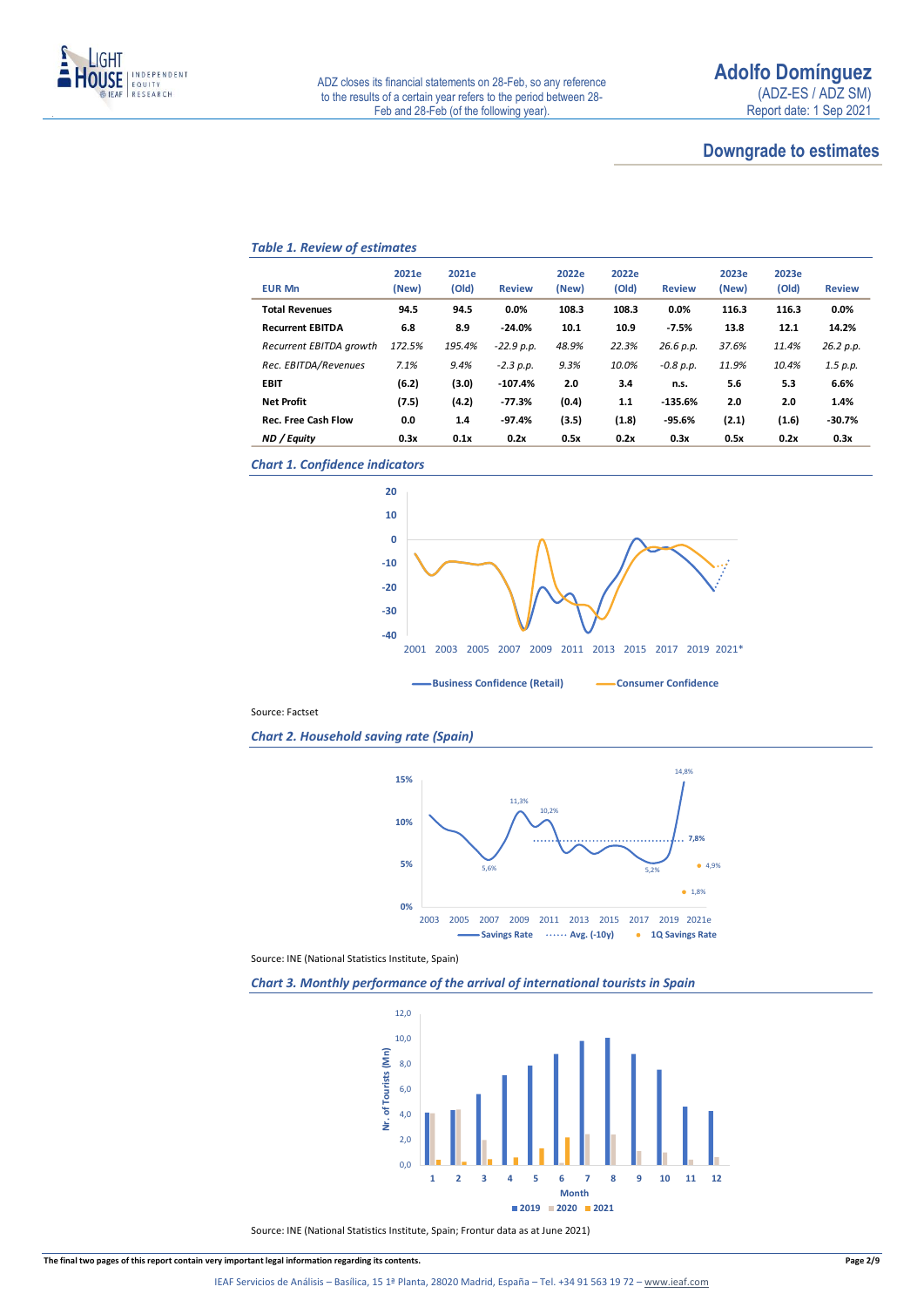

### Appendix 1. Financial Projections<sup>(1)</sup>

| <b>Balance Sheet (EUR Mn)</b>                                        | 2016                              | 2017                              | 2018                              | 2019                              | 2020                              | 2021e                             | 2022e                             | 2023e                             |          |                       |
|----------------------------------------------------------------------|-----------------------------------|-----------------------------------|-----------------------------------|-----------------------------------|-----------------------------------|-----------------------------------|-----------------------------------|-----------------------------------|----------|-----------------------|
| Intangible assets                                                    | 1.6                               | 0.9                               | 0.8                               | 34.9                              | 28.3                              | 28.1                              | 27.8                              | 27.5                              |          |                       |
| <b>Fixed assets</b>                                                  | 16.6                              | 12.3                              | 10.6                              | 10.6                              | 10.1                              | 10.6                              | 11.4                              | 12.3                              |          |                       |
| <b>Other Non Current Assets</b>                                      | 8.2                               | 8.5                               | 8.1                               | 0.8                               | 1.2                               | 1.2                               | 1.2                               | 1.2                               |          |                       |
| <b>Financial Investments</b><br>Goodwill & Other Intangilbles        | 5.1<br>$\Box$                     | 5.0<br>$\Box$                     | $5.2$<br>$\overline{\phantom{a}}$ | 5.9<br>$\overline{\phantom{a}}$   | 4.7<br>$\blacksquare$             | 4.7<br>$\overline{\phantom{a}}$   | 4.7<br>$\blacksquare$             | 4.7<br>$\blacksquare$             |          |                       |
| <b>Current assets</b>                                                | 44.4                              | 36.2                              | 36.2                              | 38.0                              | 30.5                              | 30.4                              | 34.4                              | 36.6                              |          |                       |
| <b>Total assets</b>                                                  | 75.9                              | 62.9                              | 60.8                              | 90.2                              | 74.8                              | 74.9                              | 79.4                              | 82.3                              |          |                       |
| Equity                                                               | 59.4                              | 52.3                              | 52.2                              | 44.2                              | 24.0                              | 16.5                              | 16.1                              | 18.1                              |          |                       |
| <b>Minority Interests</b>                                            | 1.1                               | 0.7                               | 0.8                               | 0.9                               | $1.0\,$                           | 1.1                               | 1.2                               | 1.2                               |          |                       |
| Provisions & Other L/T Liabilities                                   | $\overline{\phantom{a}}$          | $\blacksquare$                    | $\blacksquare$                    | 34.2                              | 28.2                              | 28.2                              | 28.2                              | 28.2                              |          |                       |
| <b>Other Non Current Liabilities</b>                                 | 0.6                               | 0.6                               | 1.0                               | 1.5                               | 1.4                               | 1.4                               | 1.4                               | 1.4                               |          |                       |
| Net financial debt                                                   | (6.1)                             | (9.9)                             | (12.0)                            | (10.0)                            | (0.8)                             | 4.1                               | 7.6                               | 9.7                               |          |                       |
| <b>Current Liabilities</b>                                           | 20.9                              | 19.2                              | 18.9                              | 19.3                              | 20.9                              | 23.6                              | 24.9                              | 23.5                              |          |                       |
| <b>Equity &amp; Total Liabilities</b>                                | 75.9                              | 62.9                              | 60.8                              | 90.2                              | 74.8                              | 74.9                              | 79.4                              | 82.3                              |          |                       |
| P&L (EUR Mn)                                                         | 2016                              | 2017                              | 2018                              | 2019                              | 2020                              | 2021e                             | 2022e                             | 2023e                             | 16-20    | <b>CAGR</b><br>20-23e |
| <b>Total Revenues</b>                                                | 113.2                             | 117.0                             | 114.9                             | 117.3                             | 67.5                              | 94.5                              | 108.3                             | 116.3                             | $-12.1%$ | 19.9%                 |
| Total Revenues growth                                                | 4.4%                              | 3.3%                              | $-1.7%$                           | 2.0%                              | $-42.5%$                          | 40.1%                             | 14.5%                             | 7.4%                              |          |                       |
| COGS                                                                 | (47.7)                            | (49.0)                            | (47.3)                            | (50.6)                            | (35.3)                            | (41.7)                            | (47.5)                            | (50.4)                            |          |                       |
| <b>Gross Margin</b>                                                  | 65.5                              | 68.0                              | 67.6                              | 66.7                              | 32.2                              | 52.9                              | 60.8                              | 65.9                              | $-16.3%$ | 27.0%                 |
| <b>Gross Margin/Revenues</b>                                         | 57.8%                             | 58.1%                             | 58.8%                             | 56.9%                             | 47.7%                             | 55.9%                             | 56.1%                             | 56.7%                             |          |                       |
| Personnel Expenses                                                   | (42.5)                            | (39.8)                            | (38.1)                            | (36.7)                            | (22.7)                            | (27.1)                            | (31.3)                            | (32.2)                            |          |                       |
| <b>Other Operating Expenses</b>                                      | (31.5)                            | (30.4)                            | (27.1)                            | (18.7)                            | (18.8)                            | (19.0)                            | (19.4)                            | (19.9)                            |          |                       |
| <b>Recurrent EBITDA</b>                                              | (8.6)                             | (2.2)                             | 2.5                               | 11.3                              | (9.3)                             | 6.8                               | 10.1                              | 13.8                              | $-2.2%$  | 51.6%                 |
| Recurrent EBITDA growth                                              | 43.2%                             | 74.2%                             | 212.4%                            | 357.2%                            | $-182.1%$                         | 172.5%                            | 48.9%                             | 37.6%                             |          |                       |
| Rec. EBITDA/Revenues                                                 | n.a.                              | n.a.                              | 2.2%                              | 9.7%                              | n.a.                              | 7.1%                              | 9.3%                              | 11.9%                             |          |                       |
| Restructuring Expense & Other non-rec.                               | $\overline{\phantom{a}}$          | $\blacksquare$                    | (1.2)                             | $\overline{\phantom{a}}$          | 2.5                               | (5.0)                             | $\sim$                            | $\overline{\phantom{a}}$          |          |                       |
| <b>EBITDA</b>                                                        | (8.6)                             | (2.2)                             | 1.3                               | 11.3                              | (6.8)                             | 1.8                               | 10.1                              | 13.8                              | 5.5%     | 59.2%                 |
| Depreciation & Provisions<br>Capitalized Expense                     | (4.0)<br>$\overline{\phantom{a}}$ | (2.9)<br>$\overline{\phantom{a}}$ | (1.9)<br>$\blacksquare$           | (2.1)<br>$\overline{\phantom{a}}$ | (2.1)<br>$\overline{\phantom{a}}$ | (1.8)<br>$\overline{\phantom{a}}$ | (1.8)<br>$\sim$                   | (1.9)<br>$\overline{\phantom{a}}$ |          |                       |
| Rentals (IFRS 16 impact)                                             | $\overline{\phantom{a}}$          | $\overline{\phantom{a}}$          | $\overline{\phantom{a}}$          | (8.3)                             | (8.7)                             | (6.2)                             | (6.2)                             | (6.4)                             |          |                       |
| <b>EBIT</b>                                                          | (12.5)                            | (5.1)                             | (0.6)                             | 1.0                               | (17.6)                            | (6.2)                             | 2.0                               | 5.6                               | $-8.9%$  | 32.4%                 |
| <b>EBIT growth</b>                                                   | 55.1%                             | 59.5%                             | 88.2%                             | 259.0%                            | n.a.                              | 64.6%                             | 132.9%                            | 173.5%                            |          |                       |
| <b>EBIT/Revenues</b>                                                 | n.a.                              | n.a.                              | n.a.                              | 0.8%                              | n.a.                              | n.a.                              | 1.9%                              | 4.8%                              |          |                       |
| Impact of Goodwill & Others                                          | $\overline{\phantom{a}}$          | $\overline{\phantom{a}}$          | $\overline{\phantom{a}}$          | $\overline{\phantom{a}}$          | $\overline{\phantom{a}}$          | $\overline{\phantom{a}}$          | $\overline{\phantom{a}}$          | $\overline{\phantom{a}}$          |          |                       |
| Net Financial Result                                                 | (0.2)                             | (1.6)                             | 0.5                               | (0.9)                             | (1.7)                             | (0.8)                             | (1.9)                             | (2.6)                             |          |                       |
| Income by the Equity Method                                          |                                   | $\overline{\phantom{a}}$          | $\overline{\phantom{a}}$          | $\overline{\phantom{a}}$          | $\overline{\phantom{a}}$          | $\overline{\phantom{a}}$          | $\overline{\phantom{a}}$          | $\overline{\phantom{a}}$          |          |                       |
| <b>Ordinary Profit</b>                                               | (12.8)                            | (6.7)                             | (0.1)                             | 0.0                               | (19.3)                            | (7.1)                             | 0.2                               | 3.0                               | $-10.9%$ | 29.2%                 |
| <b>Ordinary Profit Growth</b>                                        | 57.5%                             | 47.4%                             | 98.0%                             | 105.3%                            | n.a.                              | 63.4%                             | 102.4%                            | n.a.                              |          |                       |
| <b>Extraordinary Results</b>                                         | (0.5)                             | 0.4                               | 1.3                               | $\overline{\phantom{a}}$          | $\overline{\phantom{a}}$          |                                   | $\overline{a}$                    | $\blacksquare$                    |          |                       |
| <b>Profit Before Tax</b>                                             | (13.2)                            | (6.3)                             | $1.2$                             | 0.0                               | (19.3)                            | (7.1)                             | 0.2                               | 3.0                               | $-9.8%$  | 29.2%                 |
| <b>Tax Expense</b>                                                   | (9.7)                             | (0.4)                             | (1.5)                             | (8.2)                             | (0.0)                             | (0.4)                             | (0.5)                             | (0.9)                             |          |                       |
| Effective Tax Rate                                                   | n.a.                              | n.a.                              | n.a.                              | n.a.                              | n.a.                              | n.a.                              | n.a.                              | 30.0%                             |          |                       |
| <b>Minority Interests</b>                                            | 0.2                               | (0.1)                             | (0.1)                             | (0.1)                             | (0.1)                             | (0.1)                             | (0.1)                             | (0.1)                             |          |                       |
| <b>Discontinued Activities</b><br><b>Net Profit</b>                  | (22.7)                            | (6.9)                             | (0.5)                             | (8.3)                             |                                   | (7.5)                             |                                   | 2.0                               | 3.9%     | 28.2%                 |
| Net Profit growth                                                    | -384.8%                           | 69.8%                             | 92.7%                             | n.a.                              | (19.3)<br>-132.5%                 | 61.1%                             | (0.4)<br>94.9%                    | 632.9%                            |          |                       |
| <b>Ordinary Net Profit</b>                                           | (12.6)                            | (6.8)                             | 0.6                               | (0.1)                             | (21.8)                            | (2.2)                             | 0.0                               | 2.0                               | $-14.8%$ | 27.9%                 |
| Ordinary Net Profit growth                                           | 53.3%                             | 45.6%                             | 109.1%                            | $-117.7%$                         | n.a.                              | 90.0%                             | 101.8%                            | n.a.                              |          |                       |
|                                                                      |                                   |                                   |                                   |                                   |                                   |                                   |                                   |                                   |          | <b>CAGR</b>           |
| <b>Cash Flow (EUR Mn)</b>                                            | 2016                              | 2017                              | 2018                              | 2019                              | 2020                              | 2021e                             | 2022e                             | 2023e                             | 16-20    | 20-23e                |
| <b>Recurrent EBITDA</b>                                              |                                   |                                   |                                   |                                   |                                   | 6.8                               | 10.1                              | 13.8                              | $-2.2%$  | 51.6%                 |
| Rentals (IFRS 16 impact)                                             |                                   |                                   |                                   |                                   |                                   | (6.2)                             | (6.2)                             | (6.4)                             |          |                       |
| <b>Working Capital Increase</b>                                      |                                   |                                   |                                   |                                   |                                   | 2.8                               | (2.7)                             | (3.5)                             |          |                       |
| <b>Recurrent Operating Cash Flow</b>                                 |                                   |                                   |                                   |                                   |                                   | 3.3                               | 1.2                               | 3.9                               | $-1.1%$  | 34.6%                 |
| <b>CAPEX</b>                                                         |                                   |                                   |                                   |                                   |                                   | (2.1)                             | (2.4)                             | (2.5)                             |          |                       |
| Net Financial Result affecting the Cash Flow                         |                                   |                                   |                                   |                                   |                                   | (0.8)                             | (1.9)                             | (2.6)                             |          |                       |
| <b>Tax Expense</b>                                                   |                                   |                                   |                                   |                                   |                                   | (0.4)                             | (0.5)                             | (0.9)                             |          |                       |
| <b>Recurrent Free Cash Flow</b>                                      |                                   |                                   |                                   |                                   |                                   | 0.0                               | (3.5)                             | (2.1)                             | 0.0%     | 45.3%                 |
| Restructuring Expense & Other non-rec.                               |                                   |                                   |                                   |                                   |                                   | (5.0)                             | $\overline{\phantom{a}}$          |                                   |          |                       |
| - Acquisitions / + Divestures of assets                              |                                   |                                   |                                   |                                   |                                   | $\overline{\phantom{a}}$          | $\overline{\phantom{a}}$          | $\overline{\phantom{a}}$          |          |                       |
| Extraordinary Inc./Exp. Affecting Cash Flow<br><b>Free Cash Flow</b> |                                   |                                   |                                   |                                   |                                   | $\overline{\phantom{a}}$          | $\overline{\phantom{a}}$<br>(3.5) | $\overline{\phantom{a}}$          | 5.2%     | 41.1%                 |
| Capital Increase                                                     |                                   |                                   |                                   |                                   |                                   | (4.9)<br>$\overline{\phantom{a}}$ | $\overline{\phantom{a}}$          | (2.1)<br>$\overline{\phantom{a}}$ |          |                       |
| Dividends                                                            |                                   |                                   |                                   |                                   |                                   | $\overline{\phantom{a}}$          | $\overline{\phantom{a}}$          | $\overline{\phantom{a}}$          |          |                       |
| <b>Net Debt Variation</b>                                            |                                   |                                   |                                   |                                   |                                   | 4.9                               | 3.5                               | 2.1                               |          |                       |
|                                                                      |                                   |                                   |                                   |                                   |                                   |                                   |                                   |                                   |          |                       |

Note 1: Financial projections include IFRS 16 adjustments. FY 19 EBITDA is c. EUR 9.1Mn higher due to IFRS 16.

**The final two pages of this report contain very important legal information regarding its contents. Page 3/9**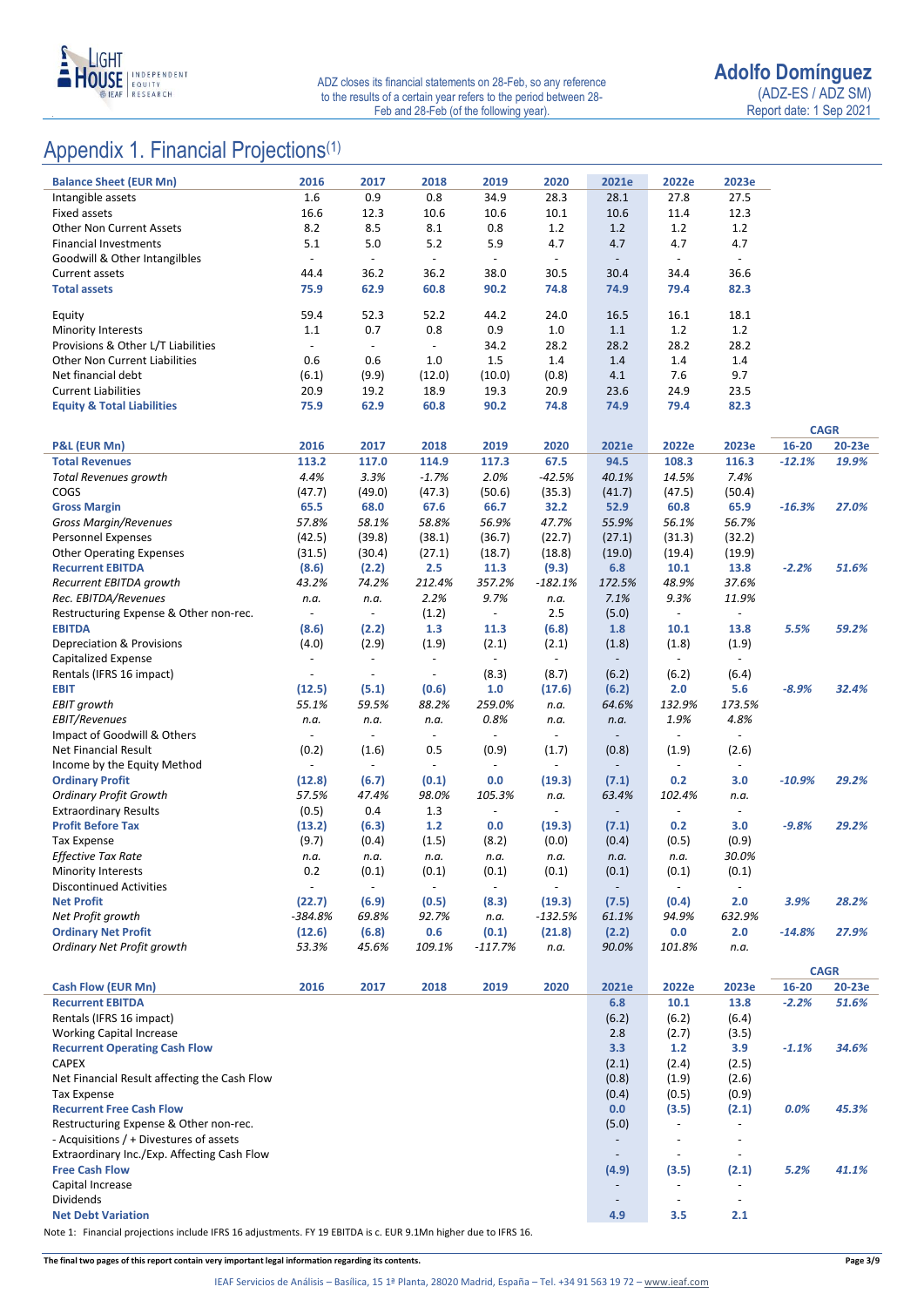

Report date: 1 Sep 2021

### Appendix 2. Free Cash Flow(1)

|                                                                                |                                 |                          |                                  |                                  |                                  |                                  |                          |          | <b>CAGR</b> |
|--------------------------------------------------------------------------------|---------------------------------|--------------------------|----------------------------------|----------------------------------|----------------------------------|----------------------------------|--------------------------|----------|-------------|
| A) Cash Flow Analysis (EUR Mn)                                                 | 2017                            | 2018                     | 2019                             | 2020                             | 2021e                            | 2022e                            | 2023e                    | 17-20    | 20-23e      |
| <b>Recurrent EBITDA</b>                                                        | (2.2)                           | 2.5                      | 11.3                             | (9.3)                            | 6.8                              | 10.1                             | 13.8                     | $-61.6%$ | 51.6%       |
| Recurrent EBITDA growth                                                        | 74.2%                           | 212.4%                   | 357.2%                           | $-182.1%$                        | 172.5%                           | 48.9%                            | 37.6%                    |          |             |
| Rec. EBITDA/Revenues                                                           | n.a.                            | 2.2%                     | 9.7%                             | n.a.                             | 7.1%                             | 9.3%                             | 11.9%                    |          |             |
| - Rentals (IFRS 16 impact)                                                     | $\overline{\phantom{a}}$        | $\overline{\phantom{a}}$ | (8.3)                            | (8.7)                            | (6.2)                            | (6.2)                            | (6.4)                    |          |             |
| +/- Working Capital increase                                                   | 6.5                             | (0.4)                    | (1.3)                            | 9.0                              | 2.8                              | (2.7)                            | (3.5)                    |          |             |
| = Recurrent Operating Cash Flow                                                | 4.3                             | 2.1                      | 1.8                              | (9.0)                            | 3.3                              | $1.2$                            | 3.9                      | $-60.1%$ | 34.6%       |
| Rec. Operating Cash Flow growth                                                | 149.7%                          | $-50.4%$                 | -16.8%                           | -610.0%                          | 136.9%                           | $-63.7%$                         | 227.6%                   |          |             |
| Rec. Operating Cash Flow / Sales                                               | 3.6%                            | 1.8%                     | 1.5%                             | n.a.                             | 3.5%                             | 1.1%                             | 3.4%                     |          |             |
| - CAPEX                                                                        | (0.9)                           | (0.8)                    | (2.6)                            | (2.0)                            | (2.1)                            | (2.4)                            | (2.5)                    |          |             |
| - Net Financial Result affecting Cash Flow                                     | (1.6)                           | 0.5                      | (0.9)                            | (1.7)                            | (0.8)                            | (1.9)                            | (2.6)                    |          |             |
| - Taxes                                                                        | (0.4)                           | (1.5)                    | (0.6)                            | (0.0)                            | (0.4)                            | (0.5)                            | (0.9)                    |          |             |
| = Recurrent Free Cash Flow                                                     | 1.3                             | 0.2                      | (2.3)                            | (12.7)                           | 0.0                              | (3.5)                            | (2.1)                    | n.a.     | 45.3%       |
| Rec. Free Cash Flow growth                                                     | 110.2%                          | $-83.7%$                 | n.a.                             | -452.6%                          | 100.3%                           | n.a.                             | 40.4%                    |          |             |
| Rec. Free Cash Flow / Revenues                                                 | 1.1%                            | 0.2%                     | n.a.                             | n.a.                             | 0.0%                             | n.a.                             | n.a.                     |          |             |
| - Restructuring expenses & others                                              | $\overline{\phantom{a}}$        | (1.2)                    | $\overline{\phantom{a}}$         | 2.5                              | (5.0)                            | $\overline{\phantom{a}}$         |                          |          |             |
| - Acquisitions / + Divestments                                                 | 3.2                             | 2.6                      | $\overline{\phantom{a}}$         | $\ddot{\phantom{a}}$             | $\overline{\phantom{a}}$         | $\overline{\phantom{a}}$         |                          |          |             |
| +/- Extraordinary Inc./Exp. affecting Cash Flow                                | $\overline{\phantom{a}}$        | $\overline{\phantom{a}}$ | $\overline{\phantom{a}}$         |                                  | $\overline{\phantom{a}}$         | $\overline{\phantom{a}}$         |                          |          |             |
| = Free Cash Flow                                                               | 4.5                             | 1.6                      | (2.3)                            | (10.2)                           | (4.9)                            | (3.5)                            | (2.1)                    | $-62.0%$ | 41.1%       |
| Free Cash Flow growth                                                          | 135.9%                          | $-64.3%$                 | -242.3%                          | $-343.9%$                        | 51.7%                            | 29.0%                            | 40.4%                    |          |             |
| Recurrent Free Cash Flow - Yield (s/Mkt Cap)                                   | 3.1%                            | 0.5%                     |                                  |                                  | 0.1%                             |                                  |                          |          |             |
|                                                                                | 10.9%                           | 3.9%                     | n.a.                             | n.a.                             |                                  | n.a.                             | n.a.                     |          |             |
| Free Cash Flow Yield (s/Mkt Cap)                                               |                                 |                          | n.a.                             | n.a.                             | n.a.                             | n.a.                             | n.a.                     |          |             |
| <b>B) Analytical Review of Annual Recurrent Free Cash</b>                      |                                 |                          |                                  |                                  |                                  |                                  |                          |          |             |
| <b>Flow Performance (Eur Mn)</b>                                               | 2017                            | 2018                     | 2019                             | 2020                             | 2021e                            | 2022e                            | 2023e                    |          |             |
| <b>Recurrent FCF(FY - 1)</b>                                                   | (12.7)                          | 1.3                      | 0.2                              | (2.3)                            | (12.7)                           | 0.0                              | (3.5)                    |          |             |
| EBITDA impact from revenue increase                                            | (0.3)                           | 0.0                      | 0.1                              | (4.8)                            | (3.7)                            | 1.0                              | 0.7                      |          |             |
| EBITDA impact from EBITDA/Sales variation                                      | 6.6                             | 4.6                      | 8.8                              | (15.8)                           | 19.8                             | 2.3                              | 3.0                      |          |             |
| = Recurrent EBITDA variation                                                   | 6.3                             | 4.7                      | 8.9                              | (20.7)                           | 16.1                             | 3.3                              | 3.8                      |          |             |
| - Rentals (IFRS 16 impact) variation impact                                    | $\overline{\phantom{a}}$        | $\overline{\phantom{a}}$ | (8.3)                            | (0.4)                            | 2.4                              | 0.0                              | (0.2)                    |          |             |
| +/- Working capital variation impact                                           | 6.5                             | (6.8)                    | (1.0)                            | 10.3                             | (6.2)                            | (5.5)                            | (0.9)                    |          |             |
| = Recurrent Operating Cash Flow variation                                      | 12.8                            | (2.1)                    | (0.4)                            | (10.7)                           | 12.3                             | (2.1)                            | 2.7                      |          |             |
| +/- CAPEX impact                                                               | 1.1                             | 0.0                      | (1.7)                            | 0.5                              | (0.0)                            | (0.3)                            | (0.2)                    |          |             |
| +/- Financial result variation                                                 | (1.4)                           | 2.1                      | (1.4)                            | (0.8)                            | 0.9                              | (1.0)                            | (0.7)                    |          |             |
| $+/-$ Tax impact                                                               | 1.5                             | (1.1)                    | 1.0                              | 0.5                              | (0.4)                            | (0.1)                            | (0.4)                    |          |             |
| = Recurrent Free Cash Flow variation                                           | 14.0                            | (1.1)                    | (2.5)                            | (10.4)                           | 12.7                             | (3.5)                            | 1.4                      |          |             |
|                                                                                |                                 |                          |                                  |                                  |                                  |                                  |                          |          |             |
| <b>Recurrent Free Cash Flow</b>                                                | 1.3                             | 0.2                      | (2.3)                            | (12.7)                           | 0.0                              | (3.5)                            | (2.1)                    |          |             |
|                                                                                |                                 |                          |                                  |                                  |                                  |                                  |                          |          | <b>CAGR</b> |
| C) "FCF to the Firm" (pre debt service) (EUR Mn)                               | 2017                            | 2018                     | 2019                             | 2020                             | 2021e                            | 2022e                            | 2023e                    | 17-20    | 20-23e      |
| <b>EBIT</b>                                                                    | (5.1)                           | (0.6)                    | 1.0                              | (17.6)                           | (6.2)                            | 2.0                              | 5.6                      | $-51.3%$ | 32.4%       |
| * Theoretical Tax rate                                                         | 0.0%                            | 0.0%                     | 30.0%                            | 0.0%                             | 0.0%                             | 30.0%                            | 30.0%                    |          |             |
| = Taxes (pre- Net Financial Result)                                            | $\overline{\phantom{a}}$        | $\sim$                   | (0.3)                            | $\overline{\phantom{a}}$         | $\overline{\phantom{a}}$         | (0.6)                            | (1.7)                    |          |             |
|                                                                                |                                 |                          |                                  |                                  |                                  |                                  |                          |          |             |
| <b>Recurrent EBITDA</b>                                                        | (2.2)                           | 2.5                      | 11.3                             | (9.3)                            | 6.8                              | 10.1                             | 13.8                     | $-61.6%$ | 51.6%       |
| - Rentals (IFRS 16 impact)                                                     | $\overline{\phantom{a}}$        | $\overline{\phantom{a}}$ | (8.3)                            | (8.7)                            | (6.2)                            | (6.2)                            | (6.4)                    |          |             |
| +/- Working Capital increase                                                   | 6.5                             | (0.4)                    | (1.3)                            | 9.0                              | 2.8                              | (2.7)                            | (3.5)                    |          |             |
| = Recurrent Operating Cash Flow                                                | 4.3                             | 2.1                      | 1.8                              | (9.0)                            | 3.3                              | $1.2$                            | 3.9                      | $-60.1%$ | 34.6%       |
| - CAPEX                                                                        | (0.9)                           | (0.8)                    | (2.6)                            | (2.0)                            | (2.1)                            | (2.4)                            | (2.5)                    |          |             |
| - Taxes (pre- Financial Result)                                                | $\overline{\phantom{a}}$        | $\blacksquare$           | (0.3)                            | $\blacksquare$                   | $\overline{\phantom{a}}$         | (0.6)                            | (1.7)                    |          |             |
| = Recurrent Free Cash Flow (To the Firm)                                       | 3.4                             | 1.3                      | (1.1)                            | (11.0)                           | 1.3                              | (1.8)                            | (0.3)                    | $-73.9%$ | 70.9%       |
| Rec. Free Cash Flow (To the Firm) growth                                       | 131.9%                          | $-62.3%$                 | -185.5%                          | -912.0%                          | 111.4%                           | -240.8%                          | 84.6%                    |          |             |
| Rec. Free Cash Flow (To the Firm) / Revenues<br>- Acquisitions / + Divestments | 2.9%                            | 1.1%<br>2.6              | n.a.<br>$\overline{\phantom{a}}$ | n.a.<br>$\overline{\phantom{a}}$ | 1.3%<br>$\overline{\phantom{a}}$ | n.a.<br>$\overline{\phantom{a}}$ | n.a.<br>$\blacksquare$   |          |             |
| +/- Extraordinary Inc./Exp. affecting Cash Flow                                | 3.2<br>$\overline{\phantom{a}}$ | $\overline{\phantom{a}}$ | $\overline{\phantom{a}}$         | $\overline{\phantom{a}}$         | $\overline{\phantom{a}}$         | $\overline{\phantom{a}}$         | $\overline{\phantom{a}}$ |          |             |
| = Free Cash Flow "To the Firm"                                                 | 6.6                             | 3.9                      | (1.1)                            | (11.0)                           | 1.3                              | (1.8)                            | (0.3)                    | $-54.2%$ | 70.9%       |
| Free Cash Flow (To the Firm) growth                                            | 163.0%                          | -41.3%                   | -128.0%                          | $-912.0%$                        | 111.4%                           | $-240.8%$                        | 84.6%                    |          |             |
|                                                                                |                                 |                          |                                  |                                  |                                  |                                  |                          |          |             |
| Rec. Free Cash Flow To the Firm Yield (o/EV)                                   | 5.2%                            | 1.9%                     | n.a.                             | n.a.                             | 1.9%                             | n.a.                             | n.a.                     |          |             |
| Free Cash Flow "To the Firm" - Yield (o/EV)                                    | 10.1%                           | 5.9%                     | n.a.                             | n.a.                             | 1.9%                             | n.a.                             | n.a.                     |          |             |

Note 1: Financial projections include IFRS 16 adjustments. FY 19 EBITDA is c. EUR 9.1Mn higher due to IFRS 16.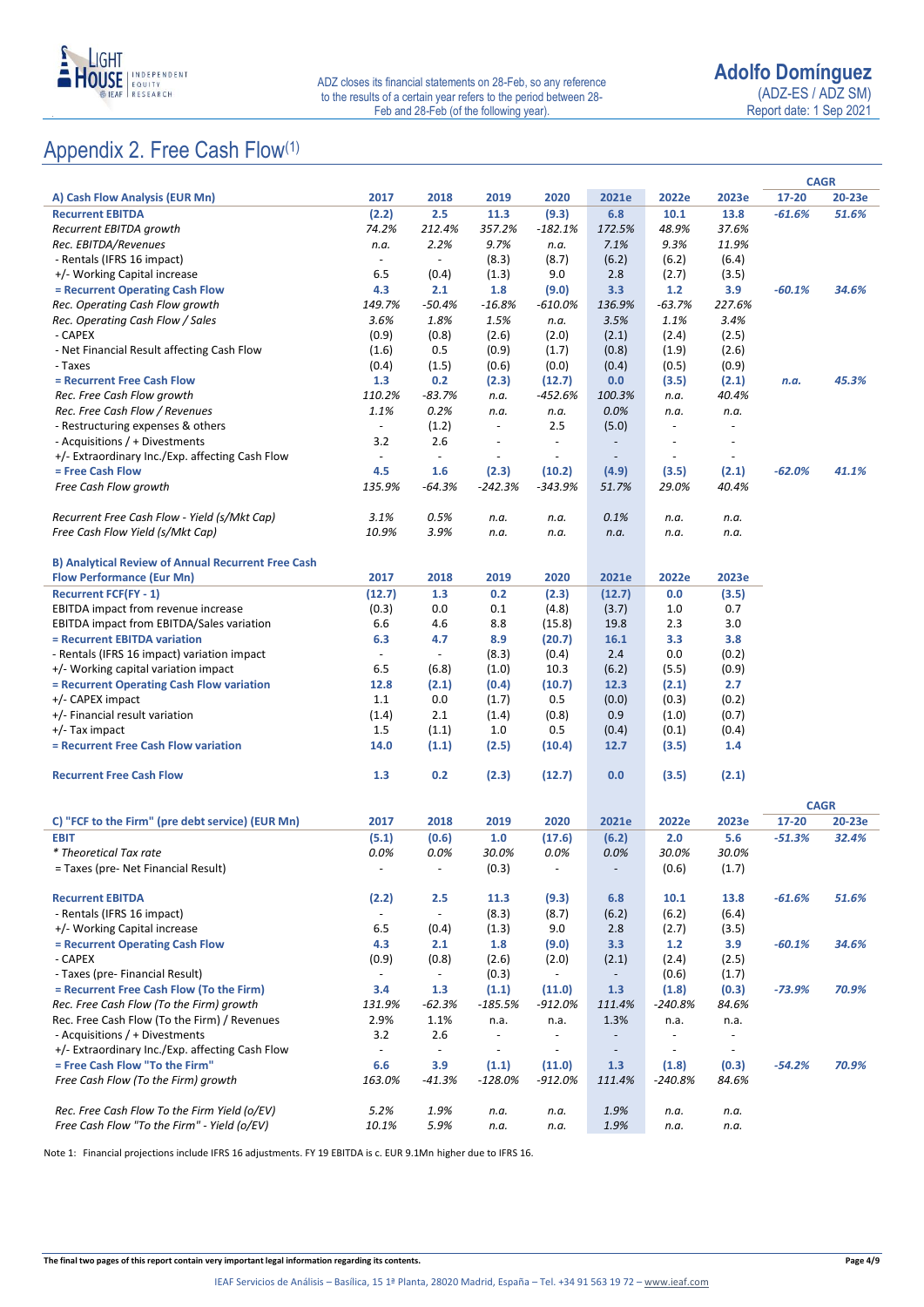

### *Recurrent Free Cash Flow accumulated variation analysis (2016 - 2020)*



#### *Recurrent Free Cash Flow accumulated variation analysis (2020 - 2023e)*







### Appendix 3. EV breakdown at the date of this report

| 12m Results 2020 |
|------------------|
| 12m Results 2020 |
| 12m Results 2020 |
| 12m Results 2020 |
|                  |
|                  |
|                  |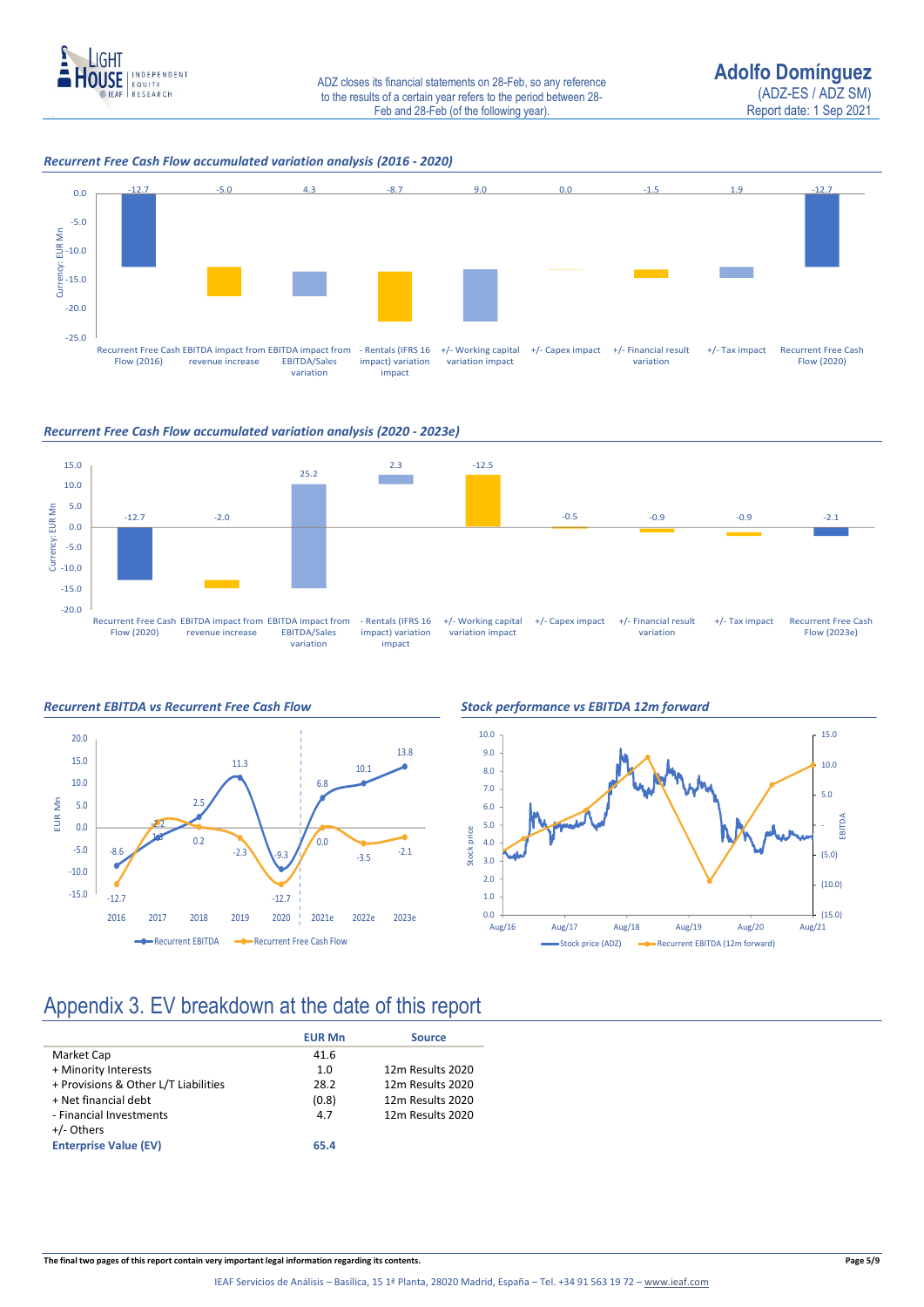

Report date: 1 Sep 2021

### Appendix 4. Historical performance (1)(2)

| <b>Historical performance</b>   |           |          |           |          |          |          |           |         |         |         |           |         |         |        |           | <b>CAGR</b> |
|---------------------------------|-----------|----------|-----------|----------|----------|----------|-----------|---------|---------|---------|-----------|---------|---------|--------|-----------|-------------|
| (EUR Mn)                        | 2010      | 2011     | 2012      | 2013     | 2014     | 2015     | 2016      | 2017    | 2018    | 2019    | 2020      | 2021e   | 2022e   | 2023e  | $10 - 20$ | 20-23e      |
| <b>Total Revenues</b>           | 166.9     | 156.1    | 152.1     | 134.9    | 124.1    | 108.4    | 113.2     | 117.0   | 114.9   | 117.3   | 67.5      | 94.5    | 108.3   | 116.3  | $-8.7%$   | 19.9%       |
| <b>Total Revenues growth</b>    | $-6.8%$   | $-6.5%$  | $-2.6%$   | $-11.3%$ | $-8.0%$  | $-12.6%$ | 4.4%      | 3.3%    | $-1.7%$ | 2.0%    | -42.5%    | 40.1%   | 14.5%   | 7.4%   |           |             |
| <b>EBITDA</b>                   | 10.3      | 1.6      | (5.3)     | (2.5)    | (1.5)    | (17.9)   | (8.6)     | (2.2)   | 1.3     | 11.3    | (6.8)     | 1.8     | 10.1    | 13.8   | $-10.3%$  | 59.2%       |
| EBITDA growth                   | $-46.5%$  | $-84.7%$ | $-437.4%$ | 53.1%    | 40.0%    | n.a.     | 52.1%     | 74.2%   | 158.0%  | 785.6%  | -160.1%   | 126.3%  | 461.2%  | 37.6%  |           |             |
| EBITDA/Sales                    | 6.1%      | 1.0%     | n.a.      | n.a.     | n.a.     | n.a.     | n.a.      | n.a.    | 1.1%    | 9.7%    | n.a.      | 1.9%    | 9.3%    | 11.9%  |           |             |
| <b>Net Profit</b>               | (4.5)     | (9.3)    | (23.9)    | (10.3)   | (11.0)   | 8.0      | (22.7)    | (6.9)   | (0.5)   | (8.3)   | (19.3)    | (7.5)   | (0.4)   | 2.0    | $-15.7%$  | 28.2%       |
| Net Profit growth               | $-563.1%$ | -106.1%  | $-158.4%$ | 57.1%    | $-7.5%$  | 172.2%   | $-384.8%$ | 69.8%   | 92.7%   | n.a.    | $-132.5%$ | 61.1%   | 94.9%   | 632.9% |           |             |
| Adjusted number shares (Mn)     | 9.1       | 9.1      | 9.1       | 9.1      | 9.1      | 9.1      | 9.1       | 9.0     | 9.2     | 9.2     | 9.2       | 9.3     | 9.3     | 9.3    |           |             |
| EPS (EUR)                       | $-0.49$   | $-1.01$  | $-2.62$   | $-1.12$  | $-1.21$  | 0.87     | $-2.48$   | $-0.76$ | $-0.05$ | $-0.90$ | $-2.10$   | $-0.81$ | $-0.04$ | 0.22   | -15.6%    | 28.1%       |
| <b>EPS</b> growth               | n.a.      | n.a.     | n.a.      | 57.1%    | $-7.5%$  | n.a.     | n.a.      | 69.4%   | 92.9%   | n.a.    | n.a.      | 61.3%   | 94.9%   | n.a.   |           |             |
| Ord. EPS (EUR)                  | $-0.60$   | $-1.83$  | $-3.62$   | $-1.32$  | $-0.42$  | $-2.98$  | $-1.37$   | $-0.76$ | 0.07    | $-0.01$ | $-2.37$   | $-0.23$ | 0.00    | 0.22   | $-14.7%$  | 27.9%       |
| Ord. EPS growth                 | n.a.      | n.a.     | $-97.5%$  | 63.4%    | 68.0%    | n.a.     | 53.8%     | 44.9%   | n.a.    | n.a.    | n.a.      | 90.1%   | n.a.    | n.a.   |           |             |
| <b>CAPEX</b>                    | (9.0)     | (6.2)    | (0.7)     | (1.6)    | (2.0)    | (2.4)    | (2.0)     | (0.9)   | (0.8)   | (2.6)   | (2.0)     | (2.1)   | (2.4)   | (2.5)  |           |             |
| CAPEX/Sales %                   | 5.4%      | 4.0%     | 0.5%      | 1.2%     | 1.6%     | 2.2%     | 1.8%      | 0.8%    | 0.7%    | 2.2%    | 3.0%      | 2.2%    | 2.2%    | 2.2%   |           |             |
| <b>Free Cash Flow</b>           | 5.0       | (11.3)   | 24.9      | 8.9      | (5.3)    | 24.9     | (12.6)    | 4.5     | 1.6     | (2.3)   | (10.2)    | (4.9)   | (3.5)   | (2.1)  | $-15.0%$  | 41.1%       |
| ND/EBITDA $(x)^{(2)}$           | 0.5x      | 14.0x    | n.a.      | n.a.     | n.a.     | n.a.     | n.a.      | n.a.    | $-9.4x$ | $-0.9x$ | n.a.      | 2.3x    | 0.8x    | 0.7x   |           |             |
| P/E(x)                          | n.a.      | n.a.     | n.a.      | n.a.     | n.a.     | 4.0x     | n.a.      | n.a.    | n.a.    | n.a.    | n.a.      | n.a.    | n.a.    | 20.5x  |           |             |
| EV/Sales (x)                    | 0.53x     | 0.38x    | 0.33x     | 0.48x    | 0.45x    | 0.11x    | 0.31x     | 0.28x   | 0.46x   | 0.35x   | 0.54x     | 0.69x   | 0.60x   | 0.56x  |           |             |
| EV/EBITDA (x) <sup>(2</sup>     | 8.6x      | 38.1x    | n.a.      | n.a.     | n.a.     | n.a.     | n.a.      | n.a.    | 41.1x   | 3.6x    | n.a.      | 36.5x   | 6.5x    | 4.7x   |           |             |
| Absolute performance            | $-22.4%$  | $-38.5%$ | $-24.1%$  | 44.8%    | $-12.4%$ | $-30.4%$ | $-4.9%$   | 62.2%   | 29.7%   | 2.6%    | $-35.9%$  | $-1.1%$ |         |        |           |             |
| Relative performance vs Ibex 35 | $-6.1%$   | $-29.2%$ | $-20.4%$  | 19.2%    | $-15.5%$ | $-25.1%$ | $-3.0%$   | 51.0%   | 52.5%   | $-8.2%$ | $-24.2%$  | $-9.7%$ |         |        |           |             |

Note 1: The multiples are historical, calculated based on the price and EV at the end of each year, except (if applicable) in the current year, when multiples would be given at current prices. The absolute and relative behavior corresponds to each exercise (1/1 to 31/12). The source, both historical multiples and the evolution of the price, is Factset.

Note 2: Financial projections include IFRS 16 adjustments. FY 19 EBITDA is c. EUR 9.1Mn higher due to IFRS 16.

Note 3: All ratios and multiples on EBITDA refer to total EBITDA (not to recurrent EBITDA).

### Appendix 5. Main peers 2021e

|                             |                                                                                                                                                    |                |               | Affordable Luxury players         |                  |         |                 | <b>Specialised Retail Holdings</b> |                       |               |         |            |
|-----------------------------|----------------------------------------------------------------------------------------------------------------------------------------------------|----------------|---------------|-----------------------------------|------------------|---------|-----------------|------------------------------------|-----------------------|---------------|---------|------------|
|                             |                                                                                                                                                    |                |               |                                   |                  |         |                 |                                    |                       |               |         |            |
|                             |                                                                                                                                                    |                |               |                                   | <b>Burberry</b>  |         |                 |                                    | <b>Capri Holdings</b> |               |         |            |
|                             | <b>EUR Mn</b>                                                                                                                                      | <b>SMCP SA</b> |               | <b>Ted Baker PLC Hugo Boss AG</b> | <b>Group PLC</b> | Average | <b>PVH Corp</b> | <b>Tapestry</b>                    | Ltd                   | <b>Kering</b> | Average | <b>ADZ</b> |
|                             | <b>Ticker (Factset)</b>                                                                                                                            | SMCP-FR        | <b>TED-GB</b> | <b>BOSS-DE</b>                    | <b>BRBY-GB</b>   |         | PVH-US          | TPR-US                             | <b>CPRI-US</b>        | KER-FR        |         | ADZ-ES     |
| <b>Market</b><br>data       | Country                                                                                                                                            | France         | UK            | Germany                           | UK               |         | <b>USA</b>      | <b>USA</b>                         | UK                    | France        |         | Spain      |
|                             | <b>Market cap</b>                                                                                                                                  | 369.8          | 331.2         | 3,261.7                           | 8,760.1          |         | 6,334.7         | 9,549.3                            | 7,277.2               | 84,198.0      |         | 41.6       |
|                             | <b>Enterprise value (EV)</b>                                                                                                                       | 1,178.0        | 417.2         | 4,254.7                           | 8,881.2          |         | 9,660.0         | 10,756.1                           | 9,827.9               | 89,476.4      |         | 65.4       |
|                             | <b>Total Revenues</b>                                                                                                                              | 1,019.1        | 541.7         | 2,558.4                           | 3,207.4          |         | 7,635.5         | 5,358.2                            | 4,515.4               | 16,738.9      |         | 94.5       |
|                             | <b>Total Revenues growth</b>                                                                                                                       | 31.2%          | 32.0%         | 31.5%                             | 17.4%            | 28.0%   | 26.4%           | 10.1%                              | 31.3%                 | 27.8%         | 23.9%   | 40.1%      |
|                             | 2y CAGR (2021e - 2023e)                                                                                                                            | 8.4%           | 16.1%         | 10.4%                             | 6.9%             | 10.5%   | 4.9%            | 3.6%                               | 8.9%                  | 9.2%          | 6.7%    | 10.9%      |
|                             | <b>EBITDA</b>                                                                                                                                      | 232.6          | 50.4          | 525.5                             | 891.9            |         | 943.5           | 1,231.3                            | 924.9                 | 6,063.9       |         | 1.8        |
|                             | <b>EBITDA growth</b>                                                                                                                               | 37.2%          | 567.6%        | 128.8%                            | 10.4%            | 186.0%  | 302.8%          | 10.6%                              | 92.6%                 | 32.6%         | 109.6%  | 126.3%     |
|                             | 2y CAGR (2021e - 2023e)                                                                                                                            | 13.8%          | 57.0%         | 16.9%                             | 9.4%             | 24.3%   | 6.8%            | 5.1%                               | 12.2%                 | 11.5%         | 8.9%    | n.a.       |
|                             | <b>EBITDA/Revenues</b>                                                                                                                             | 22.8%          | 9.3%          | 20.5%                             | 27.8%            | 20.1%   | 12.4%           | 23.0%                              | 20.5%                 | 36.2%         | 23.0%   | 1.9%       |
|                             | <b>EBIT</b>                                                                                                                                        | 51.6           | (21.9)        | 164.0                             | 539.7            |         | 646.7           | 1,028.0                            | 734.5                 | 4,745.5       |         | (6.2)      |
|                             | <b>EBIT growth</b>                                                                                                                                 | n.a.           | 70.7%         | 230.6%                            | 11.2%            | 104.2%  | n.a.            | 10.8%                              | 144.2%                | 51.4%         | 68.8%   | 64.6%      |
|                             | 2y CAGR (2021e - 2023e)                                                                                                                            | 44.5%          | n.a.          | 37.8%                             | 12.8%            | 31.7%   | 12.3%           | 5.9%                               | 13.6%                 | 13.0%         | 11.2%   | 70.3%      |
|                             | <b>EBIT/Revenues</b>                                                                                                                               | 5.1%           | n.a.          | 6.4%                              | 16.8%            | 9.4%    | 8.5%            | 19.2%                              | 16.3%                 | 28.4%         | 18.1%   | n.a.       |
| Basic financial information | <b>Net Profit</b>                                                                                                                                  | 13.9           | (21.0)        | 91.5                              | 396.5            |         | 446.6           | 798.4                              | 601.7                 | 3,163.7       |         | (7.5)      |
|                             | <b>Net Profit growth</b>                                                                                                                           | 113.6%         | 79.2%         | 141.7%                            | $-9.5%$          | 81.2%   | 146.4%          | 13.0%                              | n.a.                  | 46.5%         | 68.6%   | 61.1%      |
|                             | 2y CAGR (2021e - 2023e)                                                                                                                            | 97.2%          | 88.6%         | 46.3%                             | 11.8%            | 61.0%   | 16.3%           | 6.4%                               | 14.7%                 | 14.5%         | 13.0%   | 50.6%      |
|                             | <b>CAPEX/Sales %</b>                                                                                                                               | 5.3%           | 3.7%          | 5.1%                              | 7.5%             | 5.4%    | 3.4%            | 3.4%                               | 4.1%                  | 6.3%          | 4.3%    | 2.2%       |
|                             | <b>Free Cash Flow</b>                                                                                                                              | 60.5           | (59.6)        | 170.9                             | 422.0            |         | 5.8             | 687.1                              | 491.7                 | 3,018.7       |         | (4.9)      |
|                             | <b>Net financial debt</b>                                                                                                                          | 792.0          | 146.5         | 902.4                             | (1,239.1)        |         | 1,266.4         | 280.8                              | 603.0                 | 316.8         |         | 4.1        |
|                             | ND/EBITDA (x)                                                                                                                                      | 3.4            | 2.9           | 1.7                               | (1.4)            | 1.7     | 1.3             | 0.2                                | 0.7                   | 0.1           | 0.6     | 0.6        |
|                             | Pay-out                                                                                                                                            | 0.0%           | 0.0%          | 58.0%                             | 57.2%            | 28.8%   | 0.6%            | 29.6%                              | 0.0%                  | 41.3%         | 17.9%   | 0.0%       |
|                             | P/E(x)                                                                                                                                             | 23.4           | n.a.          | 36.1                              | 21.9             | 27.1    | 14.3            | 12.2                               | 12.3                  | 26.6          | 16.4    | n.a.       |
|                             | P/BV(x)                                                                                                                                            | 0.3            | 2.1           | 3.8                               | 4.5              | 2.7     | 1.5             | 3.3                                | 3.1                   | 6.1           | 3.5     | 2.5        |
| <b>Multiples and Ratios</b> | <b>EV/Revenues (x)</b>                                                                                                                             | 1.2            | 0.8           | 1.7                               | 2.8              | 1.6     | 1.3             | 2.0                                | 2.2                   | 5.3           | 2.7     | 0.7        |
|                             | EV/EBITDA (x)                                                                                                                                      | 5.1            | 8.3           | 8.1                               | 10.0             | 7.8     | 10.2            | 8.7                                | 10.6                  | 14.8          | 11.1    | 9.7        |
|                             | EV/EBIT (x)                                                                                                                                        | 22.8           | n.a.          | 25.9                              | 16.5             | 21.7    | 14.9            | 10.5                               | 13.4                  | 18.9          | 14.4    | n.a.       |
|                             | <b>ROE</b>                                                                                                                                         | 1.5            | n.a.          | 10.4                              | 20.3             | 10.7    | 10.3            | 27.3                               | 25.4                  | 23.0          | 21.5    | n.a.       |
|                             | FCF Yield (%)                                                                                                                                      | 16.4           | n.a.          | 5.2                               | 4.8              | 8.8     | 0.1             | 7.2                                | 6.8                   | 3.6           | 4.4     | 0.1        |
|                             | <b>DPS</b>                                                                                                                                         | 0.00           | 0.00          | 0.77                              | 0.56             | 0.33    | 0.04            | 0.85                               | 0.00                  | 10.44         | 2.83    | 0.00       |
|                             | <b>Dvd Yield</b>                                                                                                                                   | 0.0%           | 0.0%          | 1.6%                              | 2.6%             | 1.1%    | 0.0%            | 2.5%                               | 0.0%                  | 1.5%          | 1.0%    | 0.0%       |
|                             | Note 1: Financial data, multiples and ratios based on market consensus (Factset). In the case of the company analyzed, own estimates (Lighthouse). |                |               |                                   |                  |         |                 |                                    |                       |               |         |            |
|                             | Note 2: All ratios and multiples on EBITDA refer to total EBITDA (not to recurrent EBITDA).                                                        |                |               |                                   |                  |         |                 |                                    |                       |               |         |            |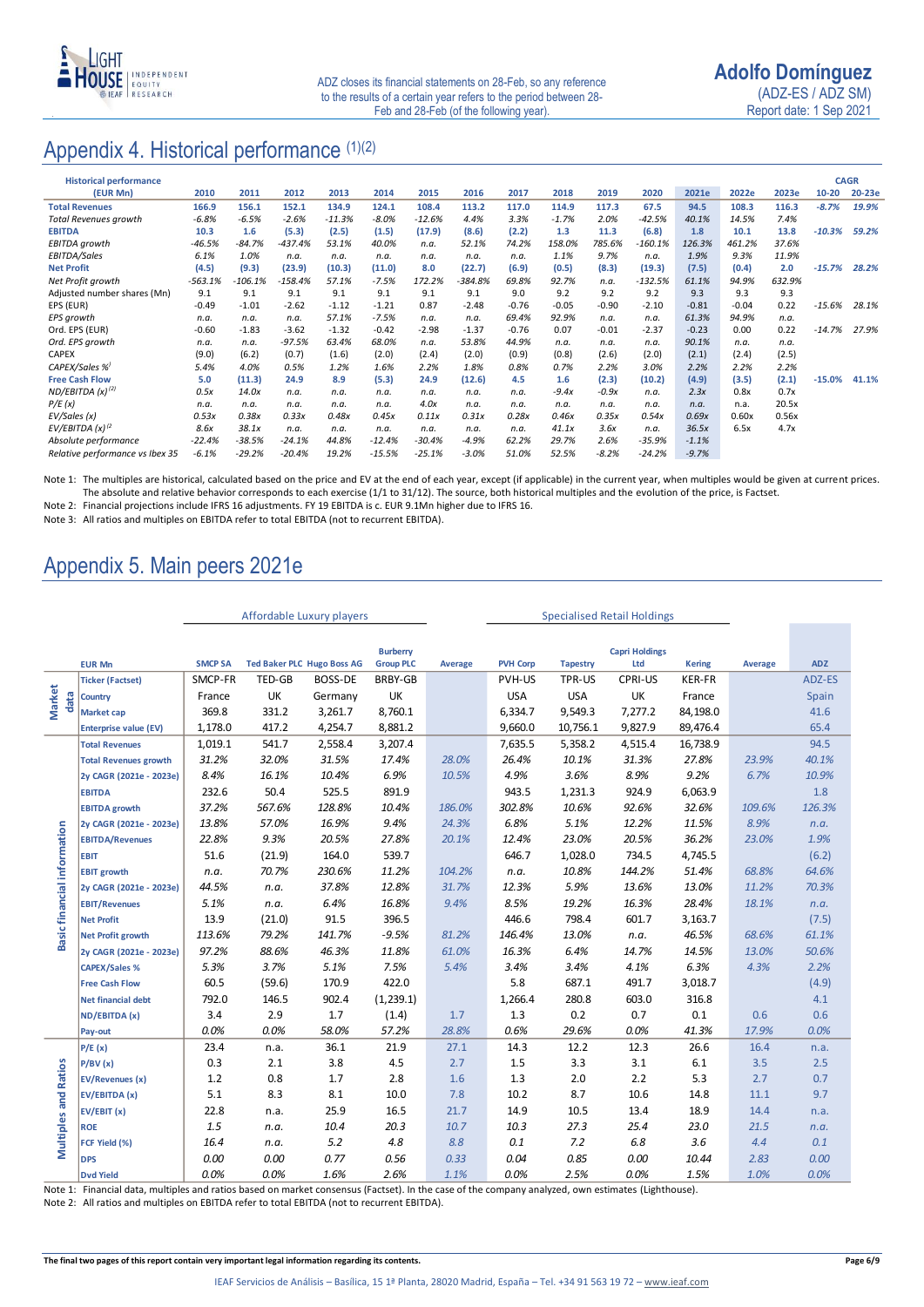

### Appendix 6. Valuation inputs

### *Inputs for the DCF Valuation Approach*

|                                | 2021e  | 2022e                               | 2023e | <b>Terminal</b><br>Value $(1)$ |                  |            |
|--------------------------------|--------|-------------------------------------|-------|--------------------------------|------------------|------------|
| Free Cash Flow "To the Firm"   | 1.3    | (1.8)                               | (0.3) | n.a.                           |                  |            |
| <b>Market Cap</b>              | 41.6   | At the date of this report          |       |                                |                  |            |
| Net financial debt             | $-0.8$ | Debt net of Cash (12m Results 2020) |       |                                |                  |            |
|                                |        |                                     |       |                                | <b>Best Case</b> | Worst Case |
| Cost of Debt                   | 2.8%   | Net debt cost                       |       |                                | 2.6%             | 3.1%       |
| Tax rate (T)                   | 20.0%  | T (Normalised tax rate)             |       |                                | $=$              | $=$        |
| Net debt cost                  | 2.3%   | $Kd = Cost of Net Det * (1-T)$      |       |                                | 2.1%             | 2.5%       |
| Risk free rate (rf)            | 0.3%   | Rf (10y Spanish bond yield)         |       |                                | Ξ                | $=$        |
| Equity risk premium            | 9.0%   | R (own estimate)                    |       |                                | 8.5%             | 9.5%       |
| Beta (B)                       | 1.1    | B (own estimate)                    |       |                                | 1.0              | 1.2        |
| <b>Cost of Equity</b>          | 10.2%  | $Ke = Rf + (R * B)$                 |       |                                | 8.8%             | 11.7%      |
| Equity / (Equity + Net Debt)   | 100.0% | E (Market Cap as equity value)      |       |                                | Ξ                | $\equiv$   |
| Net Debt / (Equity + Net Debt) | 0.0%   | D                                   |       |                                | =                | $=$        |
| <b>WACC</b>                    | 10.2%  | $WACC = Kd * D + Ke * E$            |       |                                | 8.8%             | 11.7%      |
| G "Fair"                       | 2.0%   |                                     |       |                                | 2.5%             | 1.5%       |

(1) The terminal value calculated beyond the last FCF estimate does not reflect the company's growth potential (positive/negative) at the date of publication of this report.

#### *Inputs for the Multiples Valuation Approach*

|                                    | <b>Ticker</b> |          |           | <b>EPS</b> | <b>EV/EBITDA</b> | <b>EBITDA</b> | <b>EV/Sales</b> | <b>Revenues</b> | <b>EBITDA/Sales</b> | <b>FCF Yield</b> | <b>FCF</b> |
|------------------------------------|---------------|----------|-----------|------------|------------------|---------------|-----------------|-----------------|---------------------|------------------|------------|
| Company                            | Factset       | Mkt. Cap | $P/E$ 21e | 21e-23e    | 21e              | 21e-23e       | 21e             | 21e-23e         | 21e                 | 21e              | 21e-23e    |
| <b>SMCP SA</b>                     | SMCP-FR       | 369.8    | 23.4      | 80.8%      | 5.1              | 13.8%         | 1.2             | 8.4%            | 22.8%               | 16.4%            | 20.9%      |
| Ted Baker PLC                      | TED-GB        | 331.2    | n.a.      | 74.9%      | 8.3              | 57.0%         | 0.8             | 16.1%           | 9.3%                | n.a.             | 67.4%      |
| Hugo Boss AG                       | BOSS-DE       | 3,261.7  | 36.1      | 46.5%      | 8.1              | 16.9%         | 1.7             | 10.4%           | 20.5%               | 5.2%             | 25.0%      |
| <b>Burberry Group PLC</b>          | BRBY-GB       | 8,760.1  | 21.9      | 11.0%      | 10.0             | 9.4%          | 2.8             | 6.9%            | 27.8%               | 4.8%             | 10.4%      |
| <b>Affordable Luxury players</b>   |               |          | 27.1      | 53.3%      | 7.8              | 24.3%         | 1.6             | 10.5%           | 20.1%               | 8.8%             | 30.9%      |
| PVH Corp                           | PVH-US        | 6,334.7  | 14.3      | 17.8%      | 10.2             | 6.8%          | 1.3             | 4.9%            | 12.4%               | 0.1%             | n.a.       |
| Tapestry                           | TPR-US        | 9.549.3  | 12.2      | 9.9%       | 8.7              | 5.1%          | 2.0             | 3.6%            | 23.0%               | 7.2%             | 23.8%      |
| Capri Holdings Ltd                 | CPRI-US       | 7,277.2  | 12.3      | 16.4%      | 10.6             | 12.2%         | 2.2             | 8.9%            | 20.5%               | 6.8%             | 31.1%      |
| Kering                             | <b>KER-FR</b> | 84,198.0 | 26.6      | 14.6%      | 14.8             | 11.5%         | 5.3             | 9.2%            | 36.2%               | 3.6%             | 16.6%      |
| <b>Specialised Retail Holdings</b> |               |          | 16.4      | 14.7%      | 11.1             | 8.9%          | 2.7             | 6.7%            | 23.0%               | 4.4%             | 23.8%      |
| <b>ADZ</b>                         | ADZ-ES        | 41.6     | n.a.      | 50.6%      | 9.7              | n.a.          | 0.7             | 10.9%           | 1.9%                | 0.1%             | 35.0%      |

#### *Free Cash Flow sensitivity analysis (2022e)*

### **A) Rec. EBITDA and EV/EBITDA sensitivity to changes in EBITDA/Sales**

| <b>Scenario</b> | <b>EBITDA/Sales 22e</b> | <b>EBITDA 22e</b> | EV/EBITDA 22e |
|-----------------|-------------------------|-------------------|---------------|
| <b>Max</b>      | 10.2%                   | 11.0              | 5.9x          |
| <b>Central</b>  | 9.3%                    | 10.1              | 6.5x          |
| <b>Min</b>      | 8.4%                    | 9.1               | 7.2x          |

### **B) Rec. FCF and Rec. FCF - Yield sensitivity to changes in EBITDA and CAPEX/sales**

| <b>FCF Rec. EUR Mn</b> |       | <b>CAPEX/Sales 22e</b> |       |
|------------------------|-------|------------------------|-------|
| <b>EBITDA 22e</b>      | 2.0%  | 2.2%                   | 2.4%  |
| 11.0                   | (2.3) | (2.5)                  | (2.7) |
| 10.1                   | (3.3) | (3.5)                  | (3.7) |
| 9.1                    | (4.3) | (4.5)                  | (4.7) |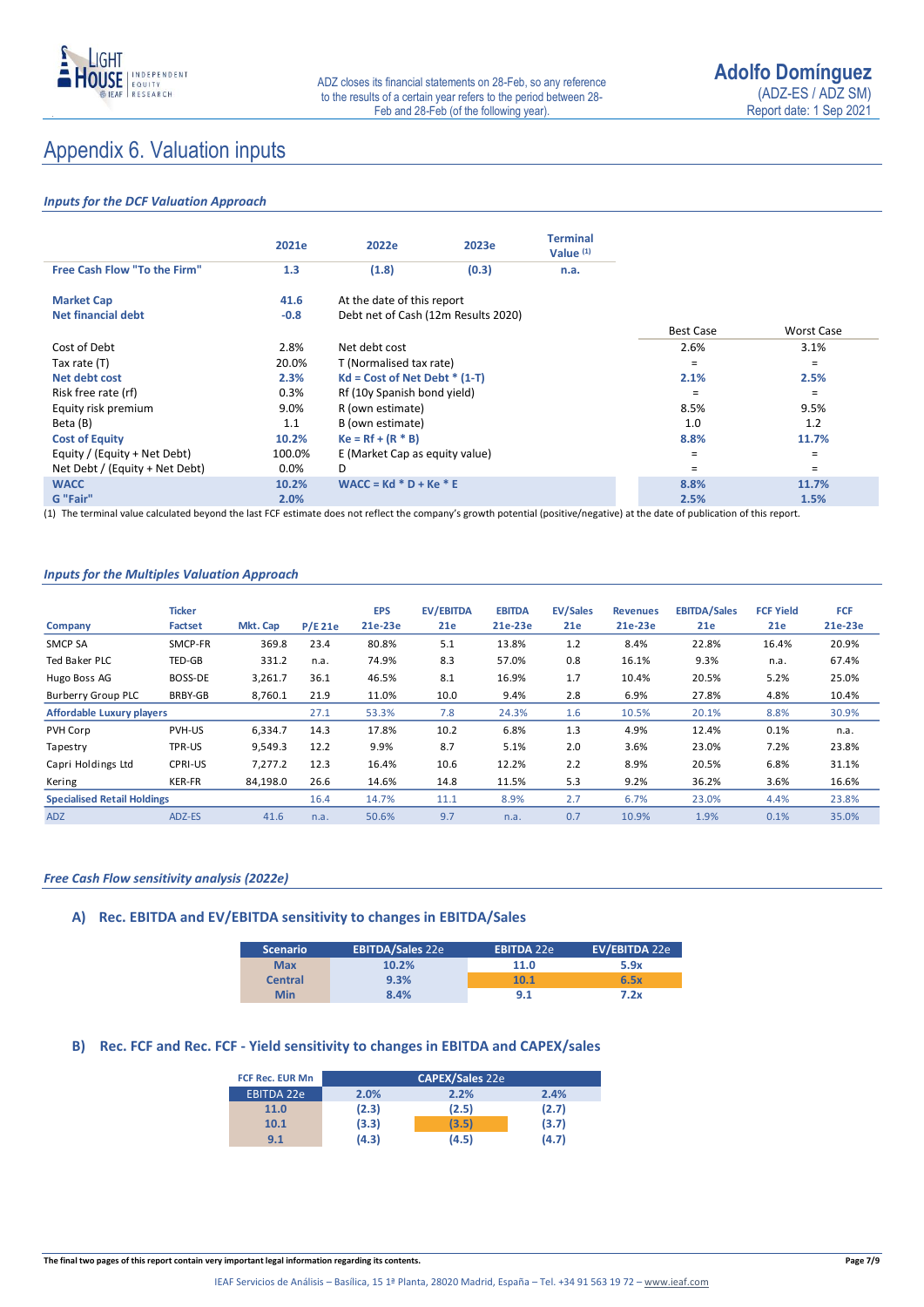

### IMPORTANT LEGAL INFORMATION REGARDING THIS REPORT

### **LIGHTHOUSE**

Lighthouse is a project of IEAF Servicios de Análisis S.L.U. Lighthouse is a research project funded by Bolsas y Mercados Españoles S.A. Lighthouse aims to improve the research coverage of the "orphan stocks" of the Spanish market: those which lack real and continuous research coverage. Lighthouse reports will not include valuation and target price. Lighthouse does not seek to provide investment advice to any natural or legal person. For this reason, Lighthouse will not provide a valuation, target price or investment recommendation for any of the securities analysed.

IEAF Servicios de Análisis S.L.U. is a Spanish company whose corporate purpose is:

1<sup>o</sup>) To provide information and financial analysis regarding securities issued by any class of legal person traded on official secondary markets, and specifically those securities which are not the object of the recurrent provision of information and analysis by financial analysts who participate in the markets.

2º) To publicise and update the aforementioned financial reports and analysis, in addition to the monitoring and following of the securities on which the information and analysis is provided.

3º) To prepare studies and projects aimed at proposing and implementing measures to improve the information and financial analysis of securities traded on official secondary markets.

IEAF Servicios de Análisis S.L.U. is a company whose sole shareholder is the Instituto Español de Analistas Financieros (IEAF), a professional, not for profit association.

#### **DISCLAIMER**

The Instituto Español de Analistas Financieros (IEAF) hereby certifies that the analyst of IEAF Servicios de Análisis S.L.U. whose name figures as the author of this report, expresses views that reflect their personal and independent opinion of the company analysed without these implying, either directly or indirectly, a personalised recommendation of the company analysed for purposes of providing investment advice. This report is based on the preparation of detailed financial projections from information available to the public and following traditional fundamental research methodology (i.e. it is not a technical or quantitative analysis report). For the analysis methodology used in the preparation of this report, please contact the analyst directly; contact details are included on the front page of this report.

The report includes basic information regarding the main parameters to be used by an investor when making their own valuation (whether by discounted cash flows or multiples). These parameters are the personal opinion or estimate of the analyst. The person receiving this report should use their own judgement when using these parameters and should consider them as another element in their decision-making process in respect of investment. These parameters do not represent a personalised investment recommendation.

#### **Rules governing confidentiality and conflicts of interest**

None of the following rules governing confidentiality and conflicts of interest (12) is applicable to this report:

1. This report is non-independent research as it has been commissioned by the company analysed (issuer).

2. In the last 12 months, the Instituto Español de Analistas Financieros or its subsidiary, IEAF Servicios de Análisis S.L.U., has had Investment Banking mandates or has managed or comanaged a public offering of the securities of the issuer, or has received compensation from said issuer for Investment Banking services, that exclude brokerage services for prepaid fees.

3. In the next 6 months, the Instituto Español de Analistas Financieros or its subsidiary, IEAF Servicios de Análisis S.L.U., expects to receive or intends to obtain compensation for Investment Banking services provided to this company that exclude brokerage services for prepaid fees.

4. The Investment Analyst or a member of the Research Department or a member of their household has a long position in the shares or derivatives of the corresponding issuer.

5. The Investment Analyst or a member of the Research Department or a member of their household has a short position in the shares or derivatives of the corresponding issuer.

6. At the date of publication, the Instituto Español de Analistas Financieros or its subsidiary, IEAF Servicios de Análisis S.L.U. held a long position of over 0.5% of the issuer's capital.

7. At the date of publication, the Instituto Español de Analistas Financieros or its subsidiary, IEAF Servicios de Análisis S.L.U. held a short position of over 0.5% of the issuer's capital.

8. At the end of the month immediately prior to the publication of this report, or of the previous month if the report is published in the ten days following the end of the month, the company analysed (the issuer) or any of its subsidiaries held 5% or more of any class of equity security of the Instituto Español de Analistas Financieros or its subsidiary, IEAF Servicios de Análisis S.L.U.

9. A senior director or officer of the Instituto Español de Analistas Financieros or its subsidiary, IEAF Servicios de Análisis S.L.U., or a member of their department is a director, officer, advisor or member of the Board of Directors of the issuer and/or one of its subsidiaries.

10. The Instituto Español de Analistas Financieros or its subsidiary, IEAF Servicios de Análisis S.L.U., acts as broker for the Issuer for the corresponding prepaid fees.

11. The contents of this report related to the financial analysis, financial projections, valuation, investment summary and opinion of the analyst have been reviewed by the issuer prior to its publication.

12. The issuer has made changes to the contents of this report prior to its distribution.

The Investment Analysts who have prepared this Investment Analysis are employees of IEAF Servicios de Análisis S.L.U. These analysts have received (or will receive) compensation according to the general earnings of IEAF Servicios de Análisis S.L.U. To obtain a copy of the Code of Conduct of IEAF Servicios de Análisis S.L.U. (in respect of the Management of Conflicts of Interest in the research department), please use the e-mail address secretaria@ieaf.es or consult the contents of this Code at [www.ieaf.es.](https://www.ieaf.es/images/IEAF/LIGHTHOUSE/IEAF_LIGHTHOUSE_CodigoDeConducta.pdf) 

IEAF Servicios de Análisis S.L.U. is compensated by Bolsas y Mercados Españoles, S.A. for the preparation of this report. This report should be considered as just another element in the taking of investment decisions.

### **A report issued by IEAF servicios de análisis S.L.U.**

All rights reserved. The unauthorised use or distribution of this report is prohibited. This document has been prepared and distributed, according to the provisions of the MiFID II by IEAF Servicios de Análisis S.L.U. Its corporate activity is regulated by the CNMV (the Spanish Securities Exchange Commission). The information and opinions expressed in this document do not represent nor are they intended to represent an offer or a solicitation to buy or sell the securities (in other words, the securities mentioned in this report and related warrants, options, rights or interests). The information and opinions contained in this document are based upon information available to the public and have been obtained from sources believed to be reliable by IEAF Servicios de Análisis S.L.U., but no guarantee is given regarding their accuracy or completeness. All comments and estimates reflect solely the opinion of IEAF Servicios de Análisis S.L.U. and do not offer any implicit or explicit guarantee. All the opinions expressed are subject to change without prior warning. This document does not take into account the specific investment objectives, financial position, risk profile or other specific aspects of the person who receives this document, and accordingly they should exercise their own judgement in this respect. Neither the Instituto Español de Analistas Financieros nor its subsidiary, IEAF Servicios de Análisis S.L.U., assumes any responsibility for direct or indirect losses arising from the use of the published research, except in the event of negligent conduct by IEAF Servicios de Análisis S.L.U. The information contained in this report is approved for distribution to professional clients, eligible counterparties and professional advisers, but not for distribution to private individuals or retail clients. Its reproduction, distribution or